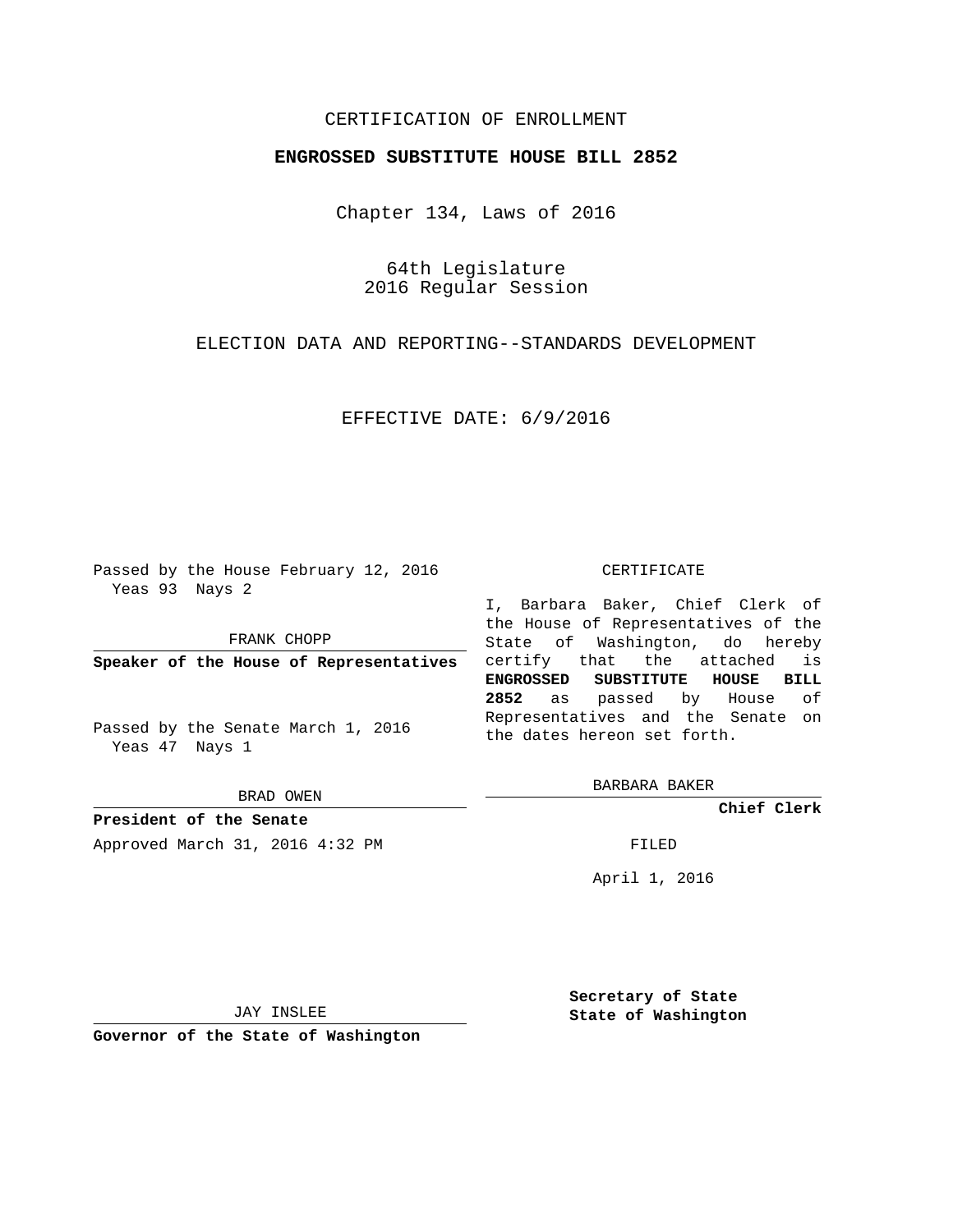## **ENGROSSED SUBSTITUTE HOUSE BILL 2852**

Passed Legislature - 2016 Regular Session

**State of Washington 64th Legislature 2016 Regular Session**

**By** House State Government (originally sponsored by Representatives Hudgins, S. Hunt, and Stanford)

READ FIRST TIME 02/05/16.

1 AN ACT Relating to establishing standards for election data and 2 reporting; amending RCW 29A.60.160; and adding new sections to 3 chapter 29A.60 RCW.

4 BE IT ENACTED BY THE LEGISLATURE OF THE STATE OF WASHINGTON:

5 NEW SECTION. **Sec. 1.** A new section is added to chapter 29A.60 6 RCW to read as follows:

 (1) The secretary of state must develop statewide election data and reporting standards for how election-related data is maintained and reported by each county auditor. The secretary may make reasonable rules as necessary to develop statewide standards.

11 (2) The statewide standards should focus on the goals of 12 improving:

13 (a) The types of data files and procedures used to collect and 14 maintain election information;

15 (b) The public's access to election data collected, reported, and 16 made available by each county auditor including, but not limited to:

17 (i) Records of voters who were issued a ballot and voters who 18 voted in an election, pursuant to RCW 29A.40.130;

19 (ii) Tabulation results made available pursuant to RCW 20 29A.60.160; and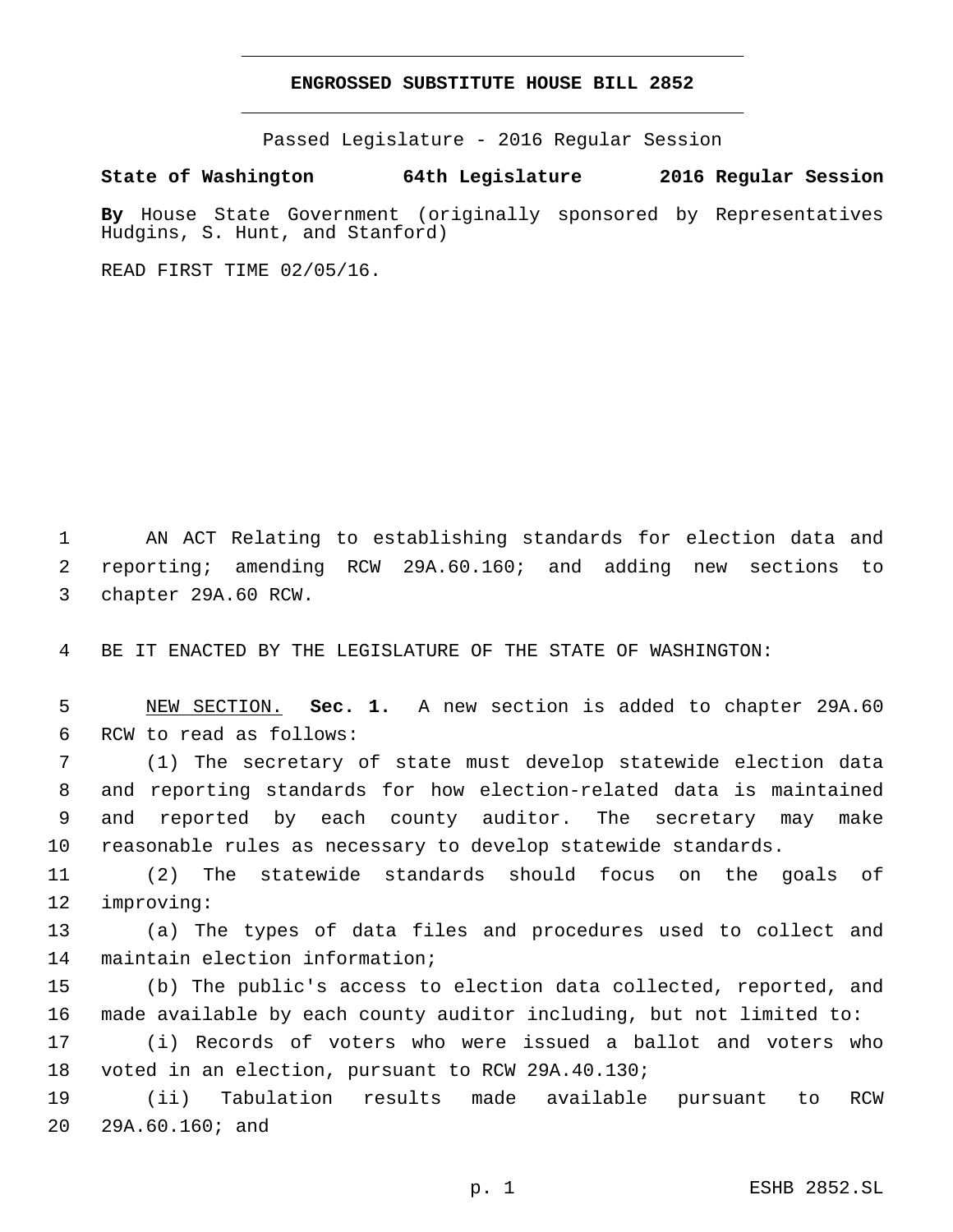(iii) Information collected and reported in the county election reconciliation report, pursuant to RCW 29A.60.235; and

 (c) The efficient compilation of data from all counties for research and analysis of election practices and trends at a statewide 5 level.

 (3) The secretary of state may convene a work group, including county auditors and other interested stakeholders to evaluate how county election data is collected and maintained and to develop and recommend ways for improving election data reporting.

 (4) The statewide standards must be made public with ongoing analysis on whether counties are in compliance with current 12 standards.

 **Sec. 2.** RCW 29A.60.160 and 2013 c 11 s 62 are each amended to read as follows:14

 (1) The county auditor, as delegated by the county canvassing board, shall process ballots and canvass the votes cast at that primary or election on a daily basis in counties with a population of seventy-five thousand or more, or at least every third day for counties with a population of less than seventy-five thousand, if the county auditor is in possession of more than five hundred ballots 21 that have yet to be canvassed.

 (2) Saturdays, Sundays, and legal holidays are not counted for 23 purposes of this section.

 (3) In order to protect the secrecy of a ballot, the county auditor may use discretion to decide when to process ballots and 26 canvass the votes.

 (4) Tabulation results must be made available to the public immediately upon completion of the canvass. Records of ballots counted must be made available to the public at the end of each day that the county auditor has processed ballots during and after an election.

 NEW SECTION. **Sec. 3.** A new section is added to chapter 29A.60 33 RCW to read as follows:

 Every odd-numbered year, the secretary of state must conduct and publish a statewide survey of voted ballot rejection rates and the reasons for those rejections by county auditors and canvassing boards. The secretary of state must collect data from reconciliation reports and county auditors in order to compare county and statewide

p. 2 ESHB 2852.SL